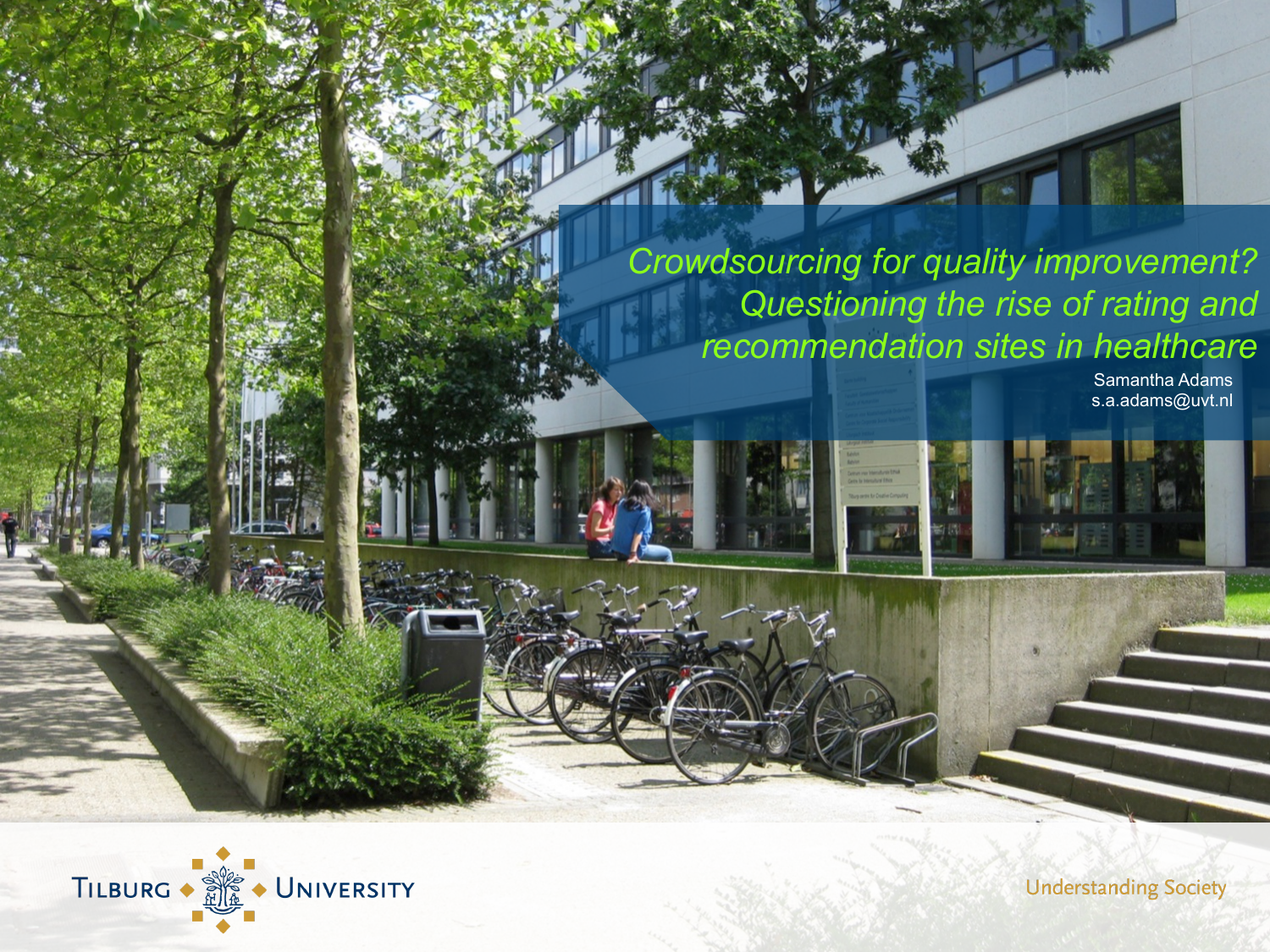

#### **Quotes**

Changing trends and related techno-promises

Project Background and Critical Analytical Themes

Quotes revisited

#### FAQs

Trying to transform experience into evidence

Less frequently asked… but still important!



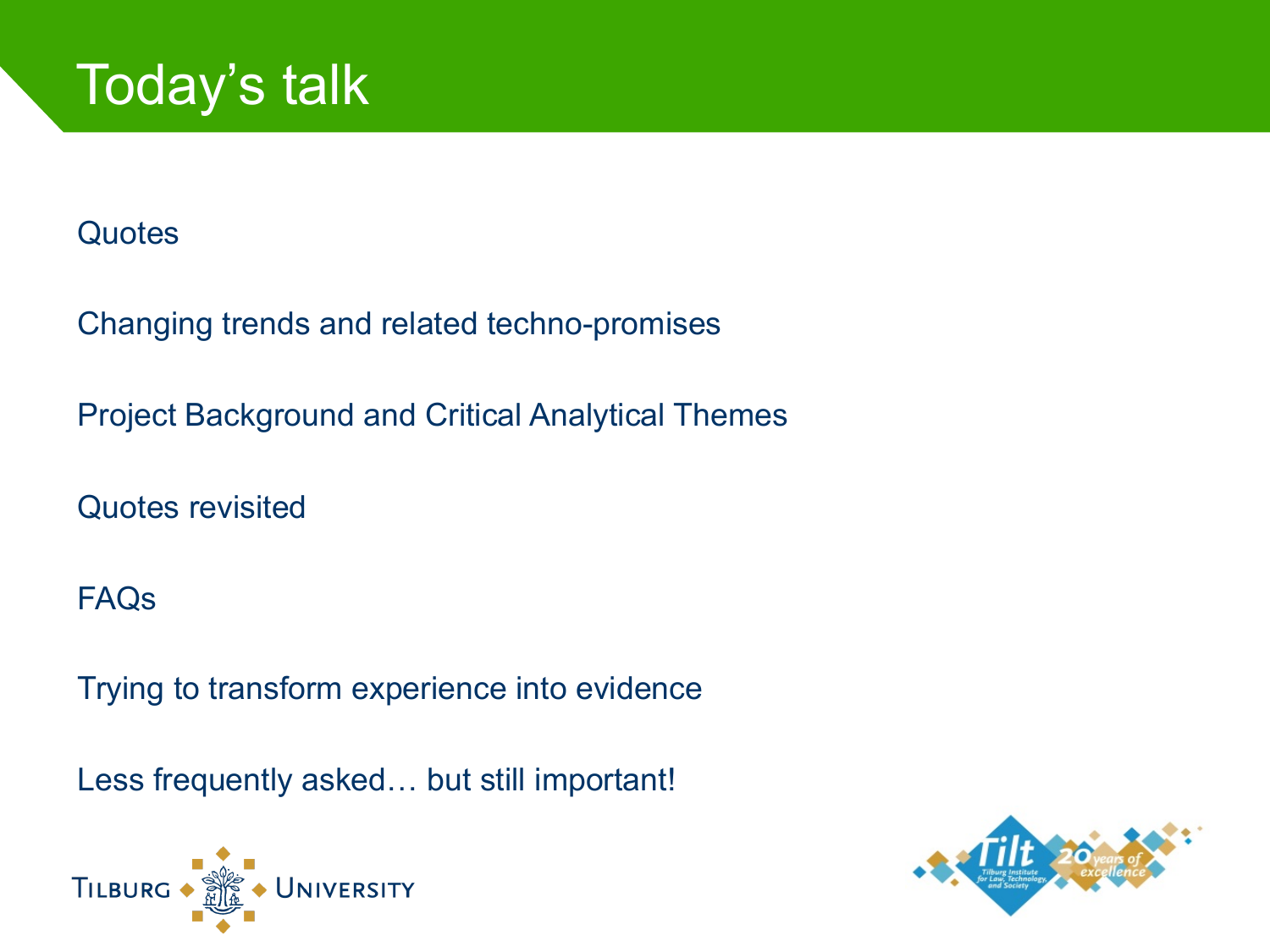## Transparency and healthcare

"The black box of health care is being opened. There is an entire industry built around transparency. Transparency via indicators is one of the central mechanisms through which evaluative relationships in health care are being structured. Transparency is expected to contribute to improving health care, increasing care options for patients and facilitating citizen trust in governance structures." (Robben, 2010)

"When patients share their experiences publicly, they help others make good choices. It is important that you, as a patient – and thus as an experiential expert – have a public voice. … This is how your opinion will become visible for other patients, and also for the physician who treated you." (Website)

"Physicians serve a public service and therefore should be able to withstand a little critique." (Social Media Advocate)



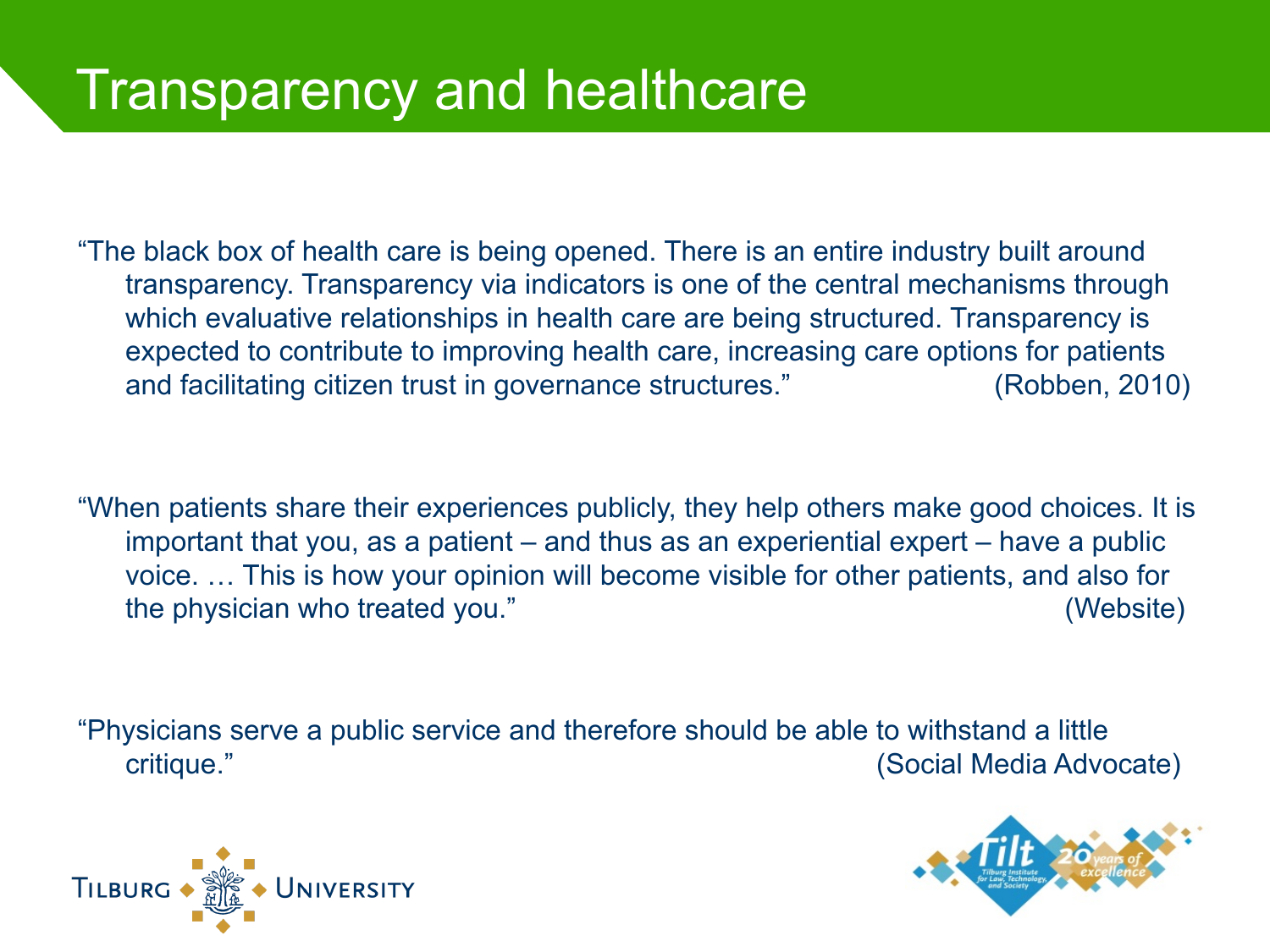## Changing trends & related techno-promises

+/- 2007: Web applications increasingly easy to use ('web 2.0')

Point and click applications enable more people to participate Less text, more interactive/social 'More direct' lines of communication  $\rightarrow$  removal of traditional (human) mediators

The disclosure imperative and 'writing the self'

Increase in publicness among individuals, institutions and groups

Sharing opinions and experiences online

The 'wisdom of the crowd'

Leads to quality improvement: better products and services



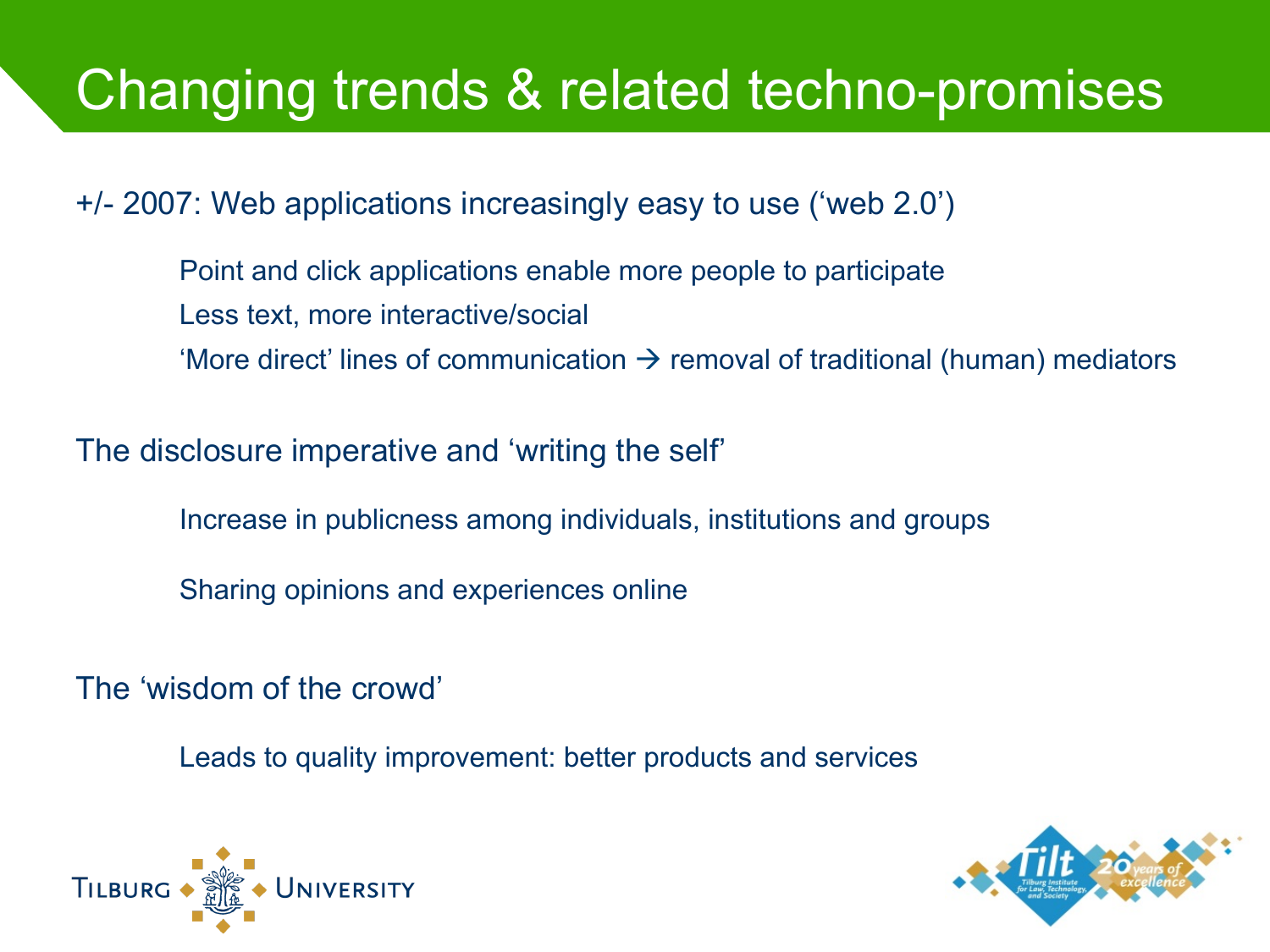Easy-to-use information platforms with different types of information resources

Important for reaching special needs populations Can lead to more transparency and patient-centeredness 'The miracle cure for Dutch healthcare' (Dutch Social Media Conference, 2012)

Concurrent with increased disease self-management & personal health information management

Institution-based Personal Health Records & Portals Online (commercial) health information spaces Development of health-related web 'communities' Active solicitation and publication of patient experiences



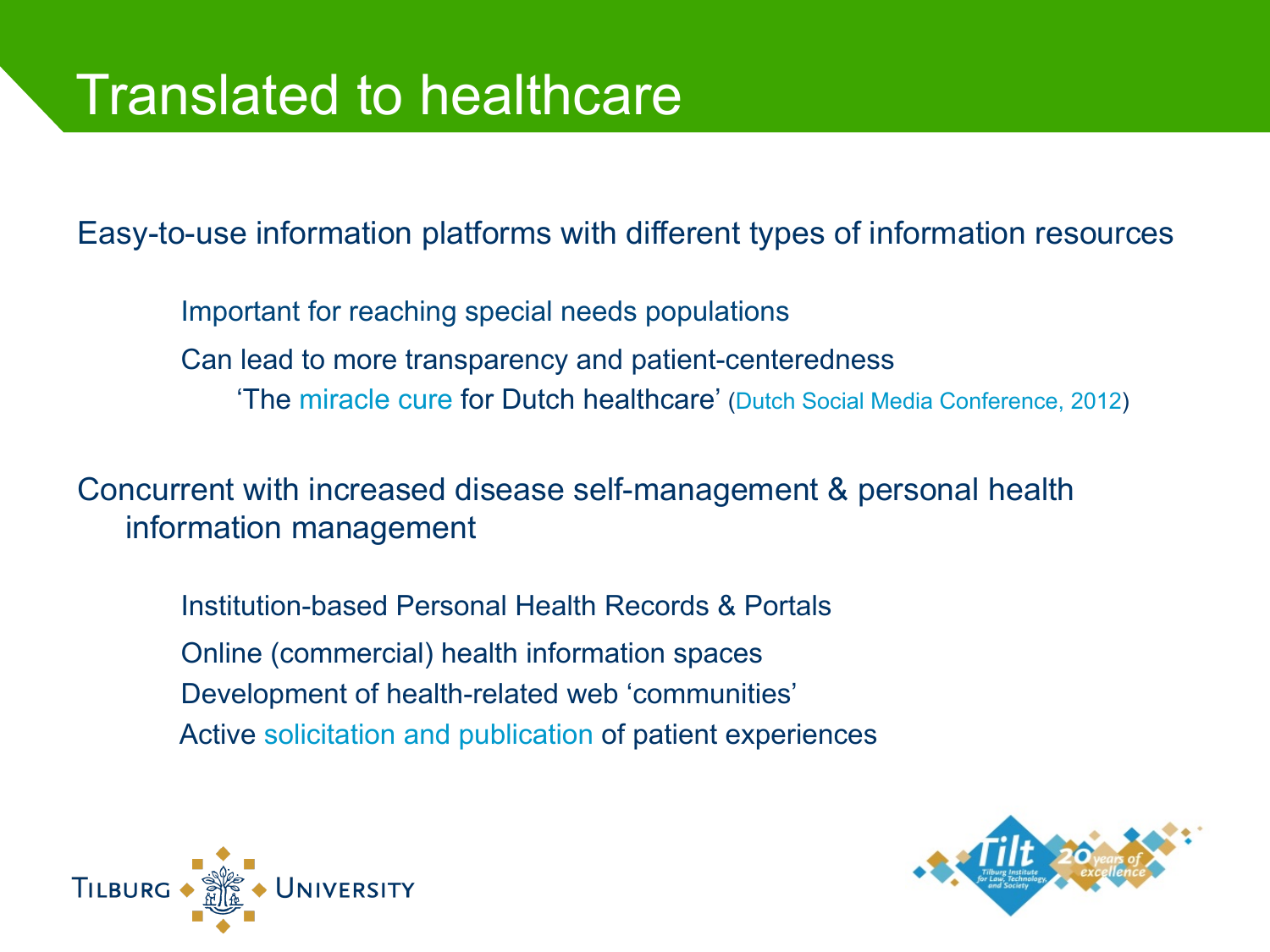# Project Background (2007-2012)

Sites where patients rate and/or review various aspects related to their care

1. Web review:

Personal stories (n= 100) Reviews of institutions, physicians (n = 350) Reviews of pharmaceuticals (n = 467)

NL: TNO Digital Experiences Record, Patient Opinion Pilot, Consumer and Care/ Health Map, Search Doctor/Independer Health, My medicine ('mea medica') USA: Utah Story Bank, Stories for America UK: NHS Choices, Patient Opinion

- 2. Dutch 'stakeholder' interviews (n=17)
- 3. Website end-user (patient) interviews (n=18)



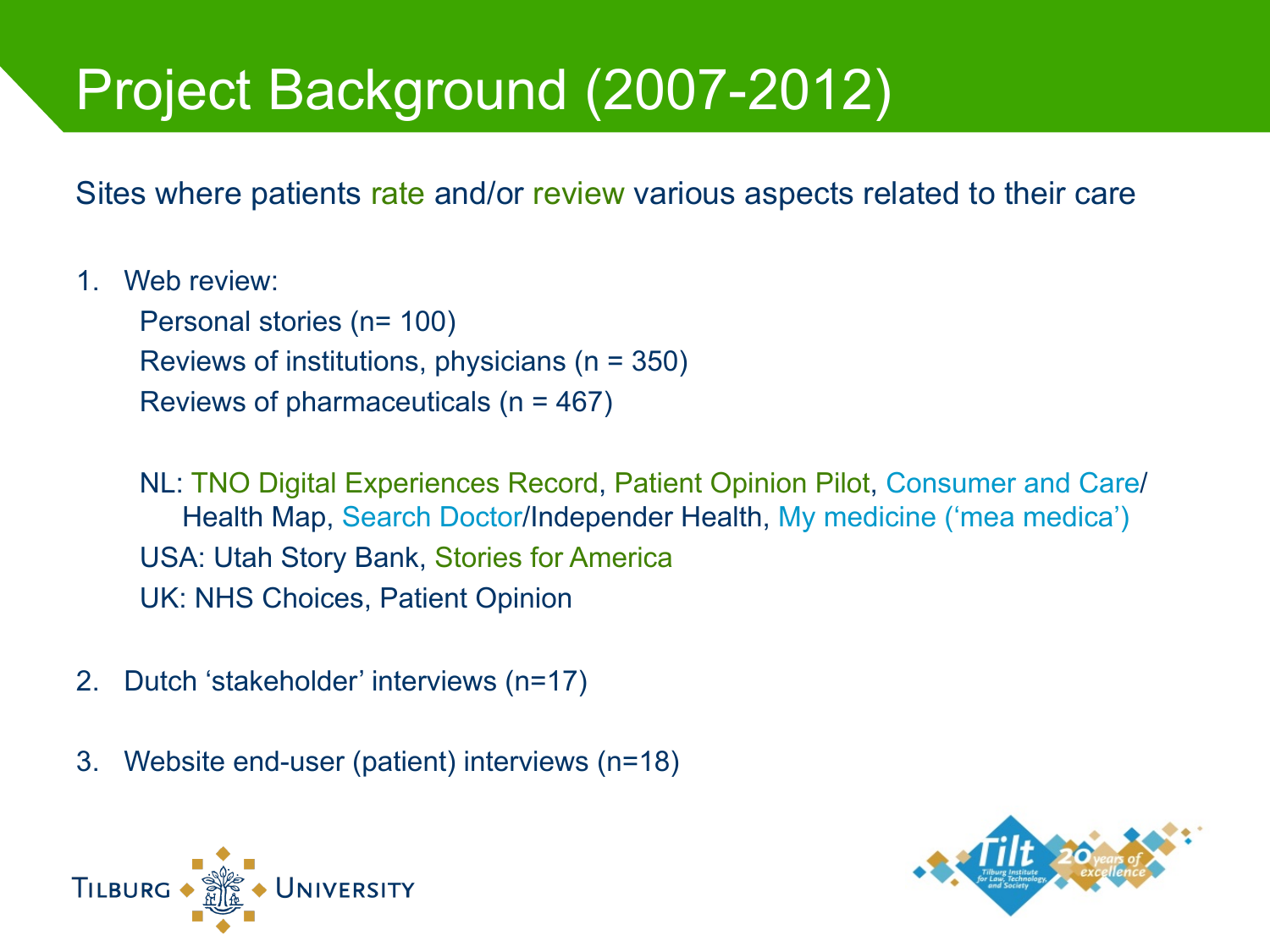Neoliberalism, reflexivity & the medical encounter Voice/choice in healthcare & the transparency imperative

Post-panoptic 'veillance' & techno-governance

Role of sites as knowledge brokers (Proposed) institutional uses & hierarchies of knowledge



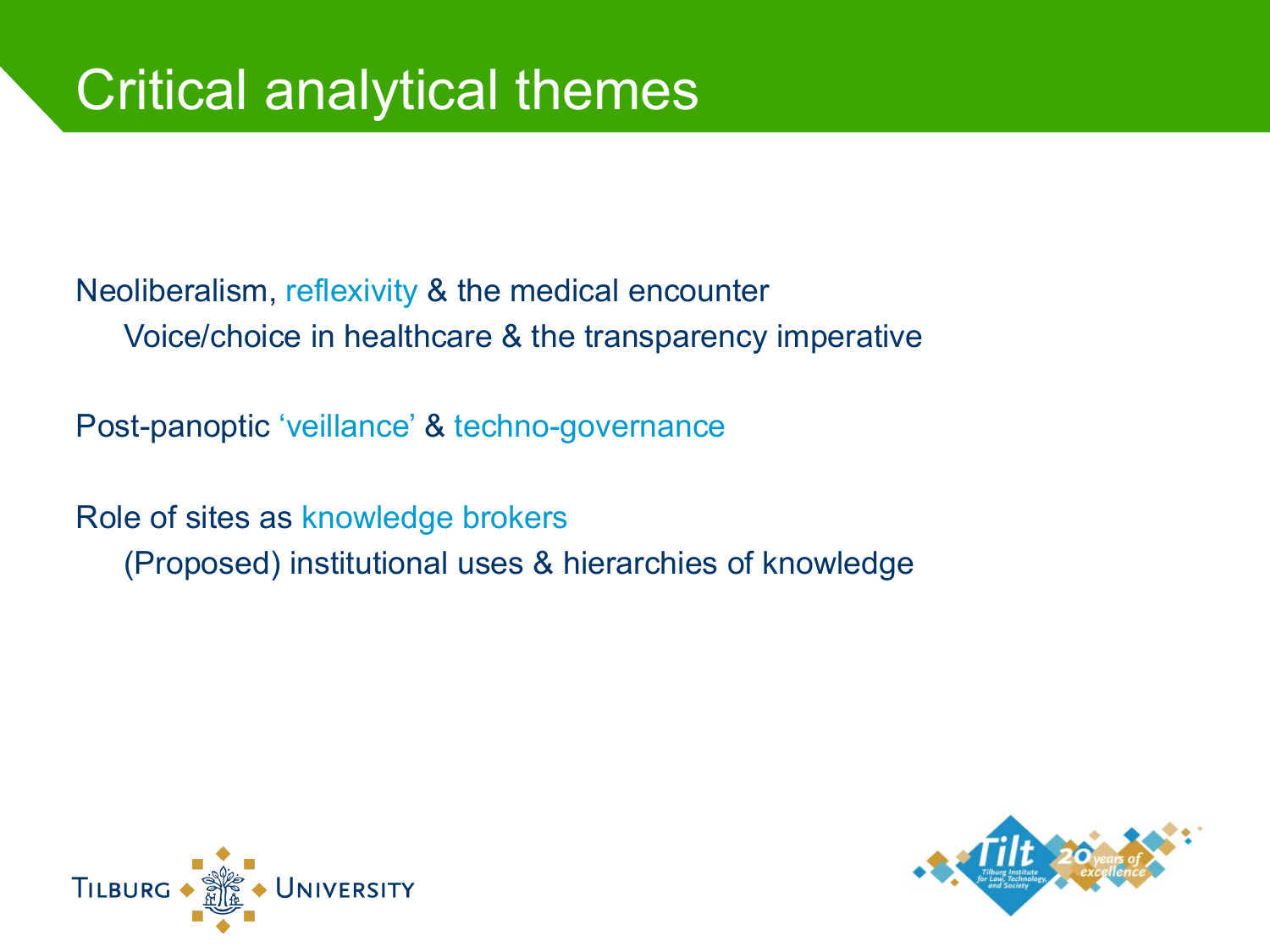### Transparency and healthcare

"The black box of health care is being opened. There is an entire industry built around transparency. Transparency via indicators is one of the central mechanisms through which evaluative relationships in health care are being structured. Transparency is expected to contribute to improving health care, increasing care options for patients and facilitating citizen trust in governance structures."

(Robben, 2010)

"The experiences you have with a hospital, that you want to share with the hospital, should be resolved and handled *with the hospital*. Reviews on the internet? That's not the best way to handle concerns."

(Quality Controller)



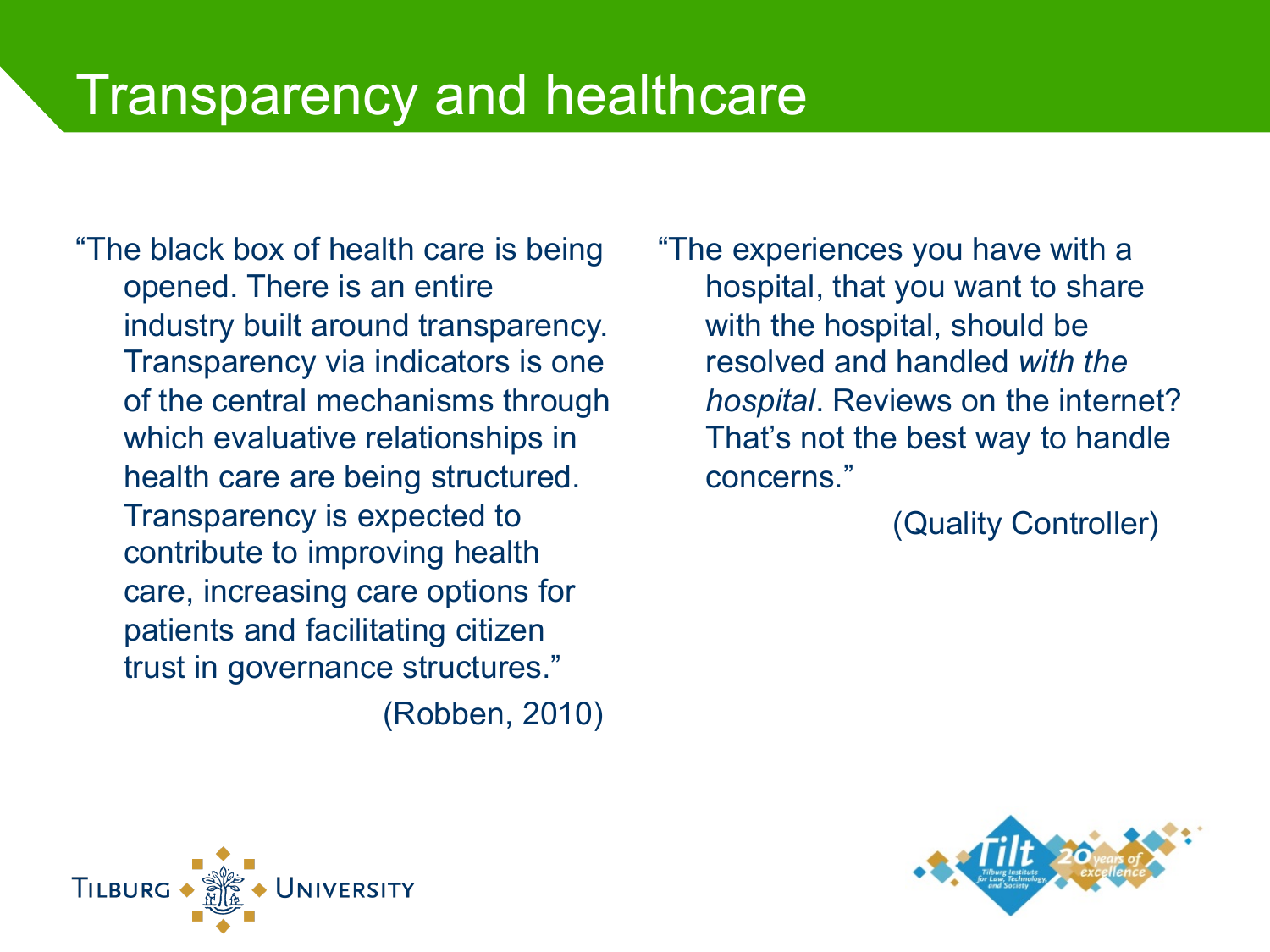## Let the people speak?

"When patients share their experiences publicly, they help others make good choices. It is important that you, as a patient – and thus as an experiential expert – have a public voice. Therefore, let your opinion be heard. This is how your opinion will become visible for other patients, and also for the physician who treated you." (Search Doctor Website)

"Then you have four reactions.We have more than 100,000 patients per year. What does that mean? And, what's it about? Coffee, communication, and their emotional experience. I can't use that type of information."

(Quality Controller)



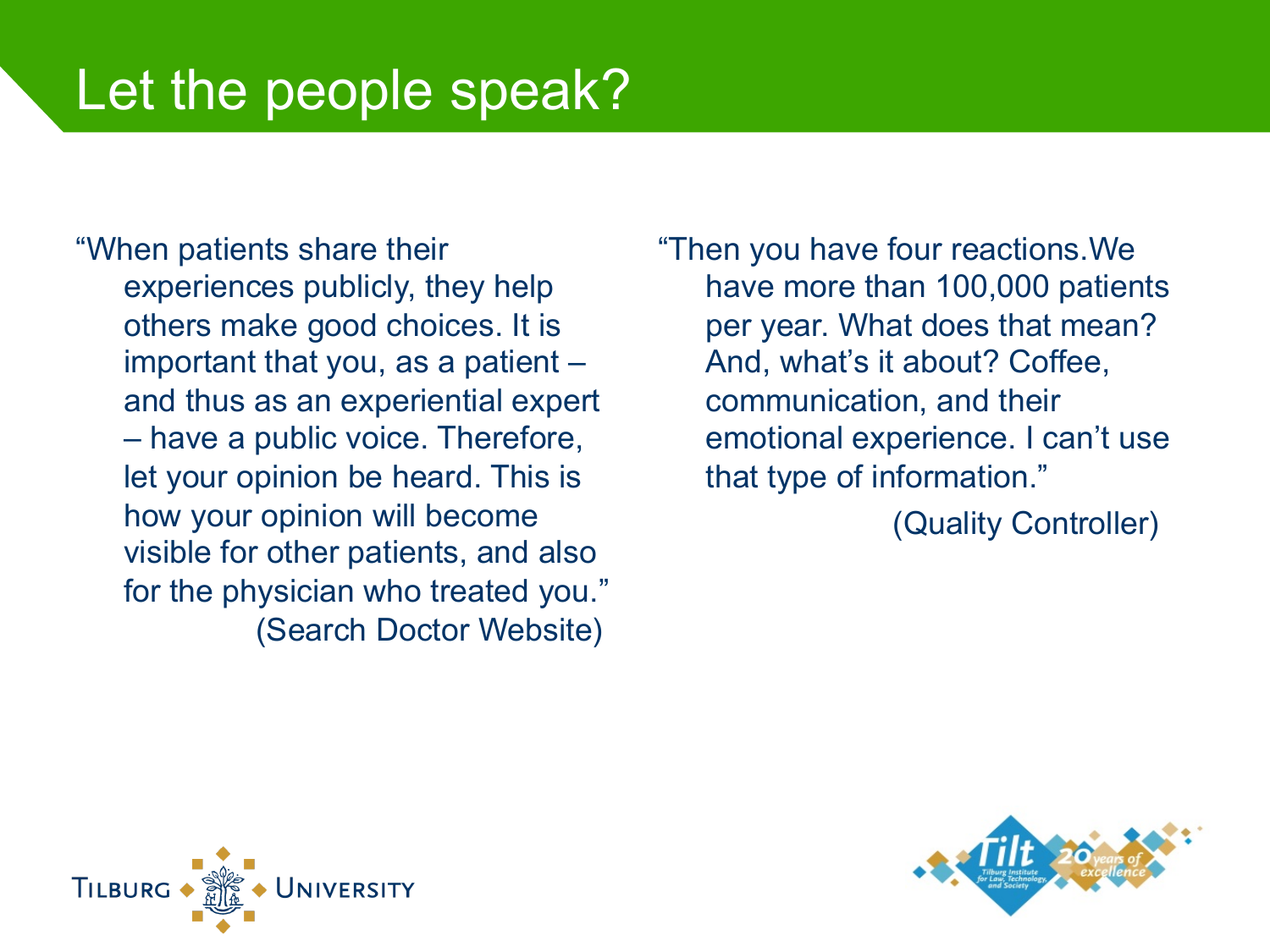### Patients and professionals

"Physicians serve a public service and therefore should be able to withstand a little critique."

(Social Media Advocate)

"If I don't know that a site even exists, how can I defend myself against what is written there?"

(Dermatologist)

"The funny thing is that the only way to control the information is to make sure you do a good job. Or you ask your good patients to please write a review. That's always a possibility, I guess." (Health Consultant)



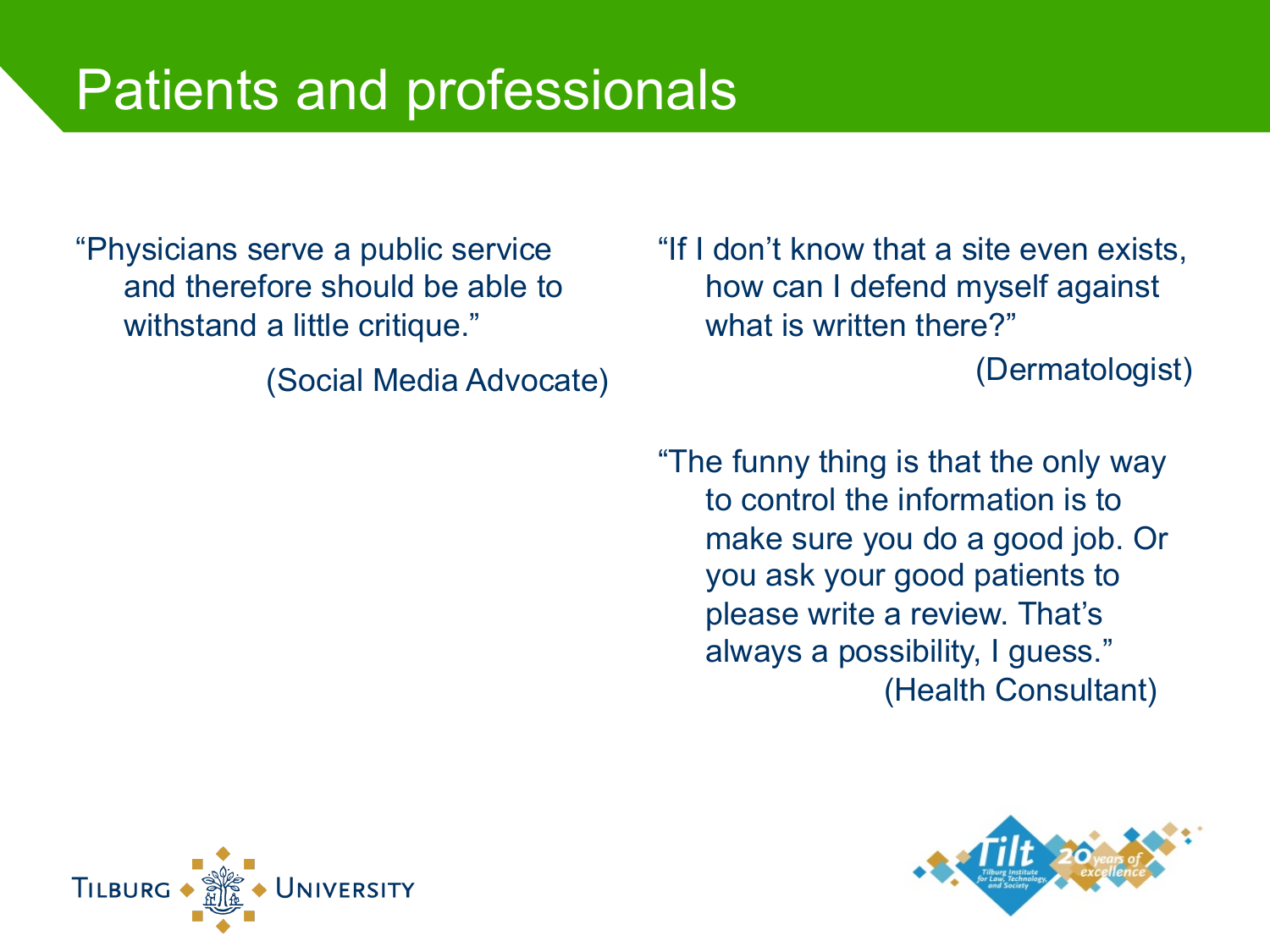## About the reviews – FAQ's

Are the reviews…

Mostly negative? NO!

About the 'softer' aspects of care? Often

Representative for the patient population? Depends on definition of "representative"

Useful? Yes, but…

Do site administrators...

Edit reviews? Depends on the site

Guard against 'naming and shaming' and 'gaming the system'? Somewhat



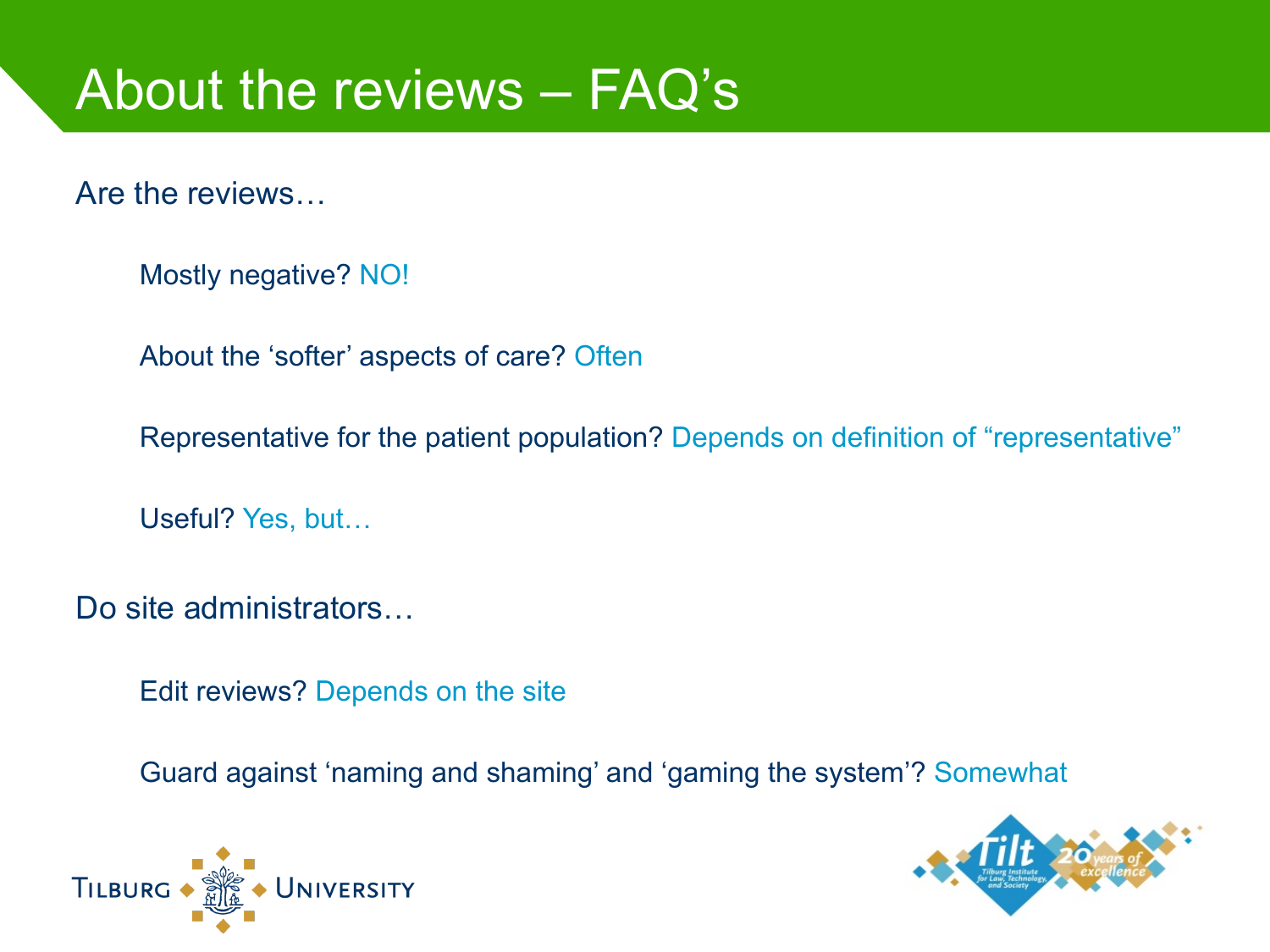# Trying to transform experience into evidence

Who establishes

#### Reasons for establishing

Monitoring and improving quality and patient safety

Improving representation

Providing legitimacy for health policies and budgets

Bridging an information gap, facilitating collaborative learning and improving health promotion

#### Structuring information

Quantitative rating with free text space 24-48 hour delay: Postings are actively monitored (and adjusted) Protect institutions and physicians Protect patients Protect quality of information 'Repackaging' in reports



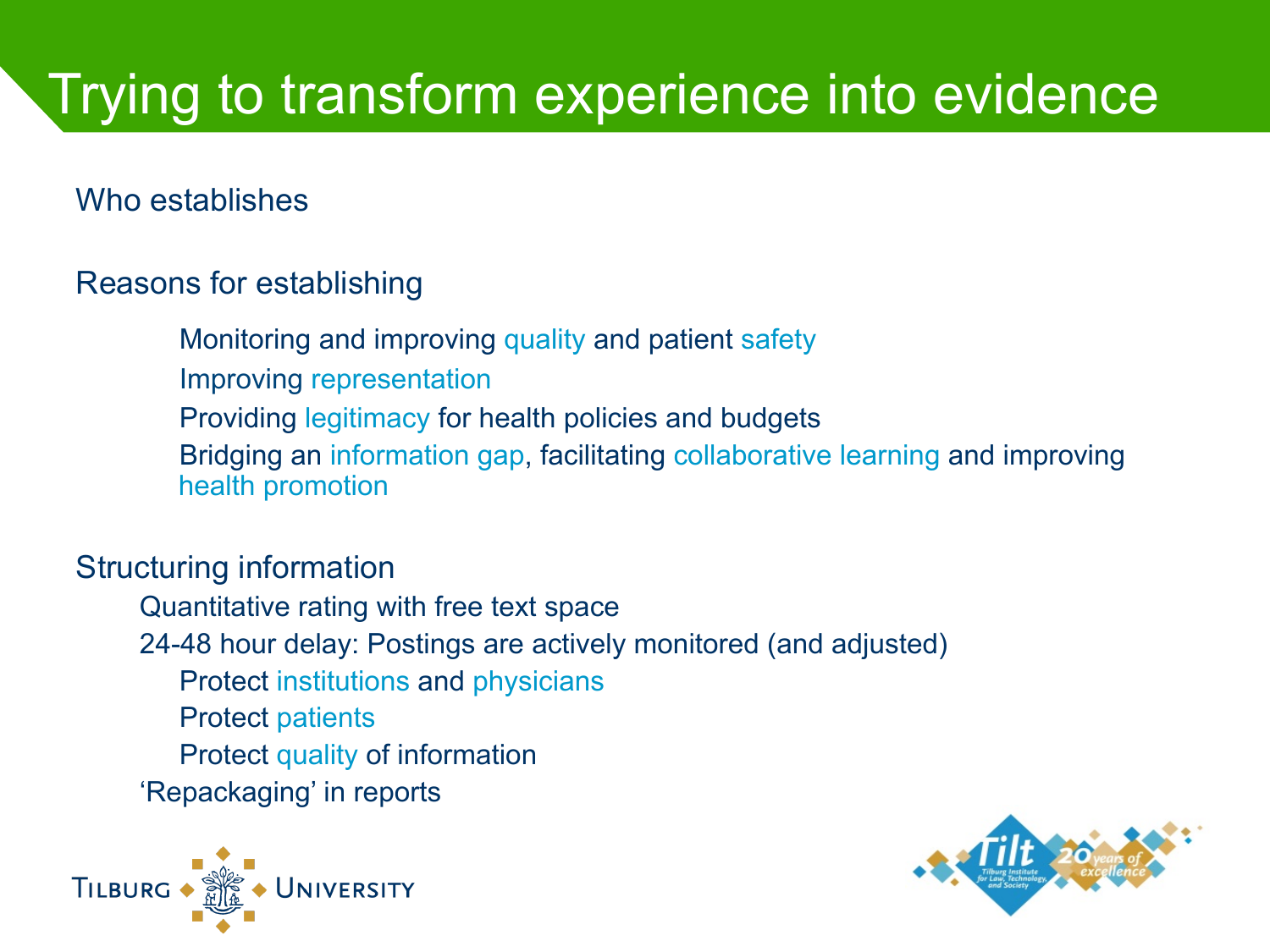## Which means...

Various hierarchies at play

Scientific versus non-scientific knowledge Assumptions about importance of quantification and for whom

Sites emphasizes the importance of patients' own words and stories But edit and alter these where necessary Edits by the site often carry a strong medicalized discourse

Secondary reasons for establishing sites Improving compliance with medication use Ensuring individual participation in order to fulfill policy goals

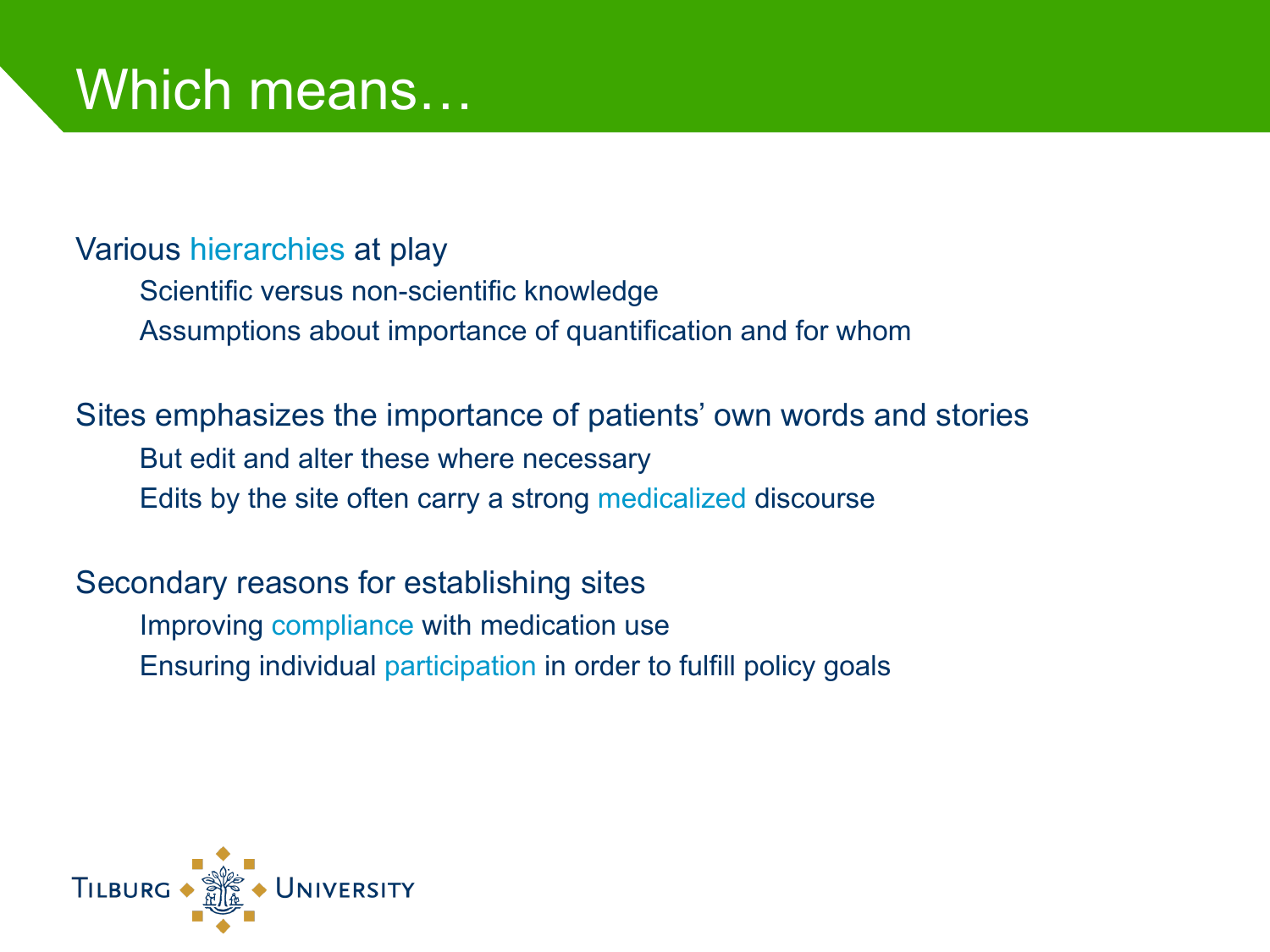### Less frequently asked, yet still important! (1/2)

#### A relatively new phenomenon

- $\rightarrow$  What is the place of sites on the health information landscape?
- $\rightarrow$  Do they provide an 'appropriate' avenue for collecting information?

 $\rightarrow$  Does their hidden top-down structure actually contradict the ideology of social media?

 $\rightarrow$  Do sites deliver information that other actors can/will actually use?

Institutional and professional transparency considered positive

- $\rightarrow$  What are possible consequences of opening out the protected space of the medical encounter?
- $\rightarrow$  How are (online) personae and reputations affected?
- $\rightarrow$  Do current structures to vet information sufficiently protect against "worst case scenarios"?
- $\rightarrow$  Is a site administrator "liable" if reviews reveal a pattern about possible risks or quality issues in care?
- $\rightarrow$  How can governing bodies use these sites if desired?